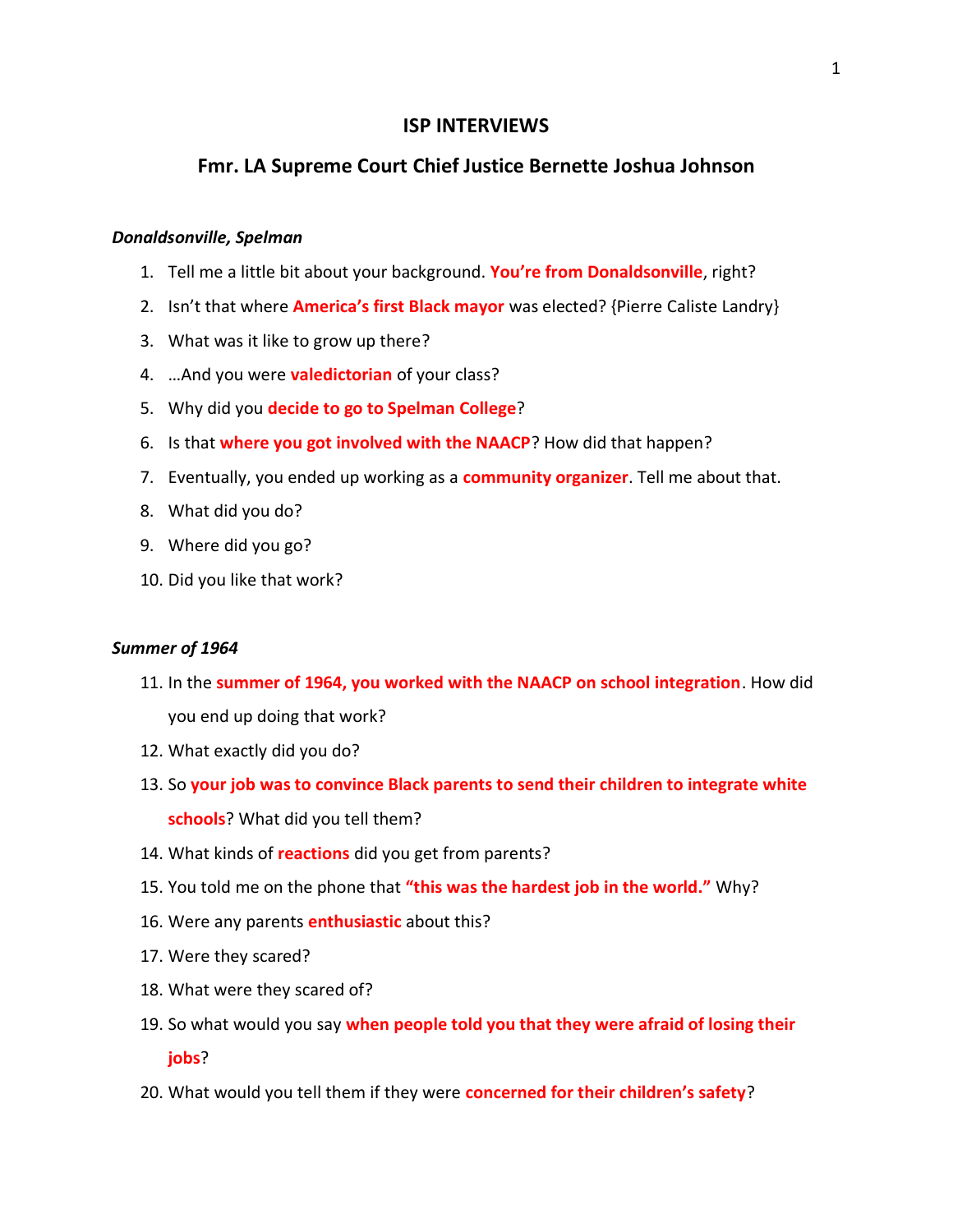- 21. Did you **travel around** for this work?
- 22. Are there any **particular cases**, any interactions you had with families, that stand out in your mind today?
- 23. In **1960**, New Orleans had violence in the streets when just four first-grade girls integrated two public schools there. **Did you watch those events on television**?
- 24. Do you remember what you thought when you saw that?
- 25. Did you ever have any **doubts, or misgivings**, about your work?
- 26. Did you worry for any of the families you spoke to, or their kids?
- 27. Did you ever feel like it was **just too hard**?

## *64 Parishes*

- 28. **Louisiana integrated its schools parish by parish**, over many years. Describe this legal process to me.
- 29. Why did it have to happen one parish at a time?
- 30. And Louisiana has 64 parishes, right? **So are we talking about 64 lawsuits**?
- 31. **Was this the reason that you decided to go to law school**?

## *LSU decision*

- 32. Tell me why you decided to go to **LSU law school, instead of someplace** in, say, Boston.
- 33. And **how long had it been** since a black student had been at LSU law school?
- 34. So, in effect, you yourself were helping integrate your own law school?

#### *Today*

- 35. Some of Louisiana's parishes never did fully desegregate. **In 2018, 23 of Louisiana's 69 school districts were under a desegregation order**. Do you know how a desegregation order works? Can you explain it to me?
- 36. **2018. That's 54 years after you were working on this issue, 64 years after** *Brown***.** Why do you think it's so hard to do this?